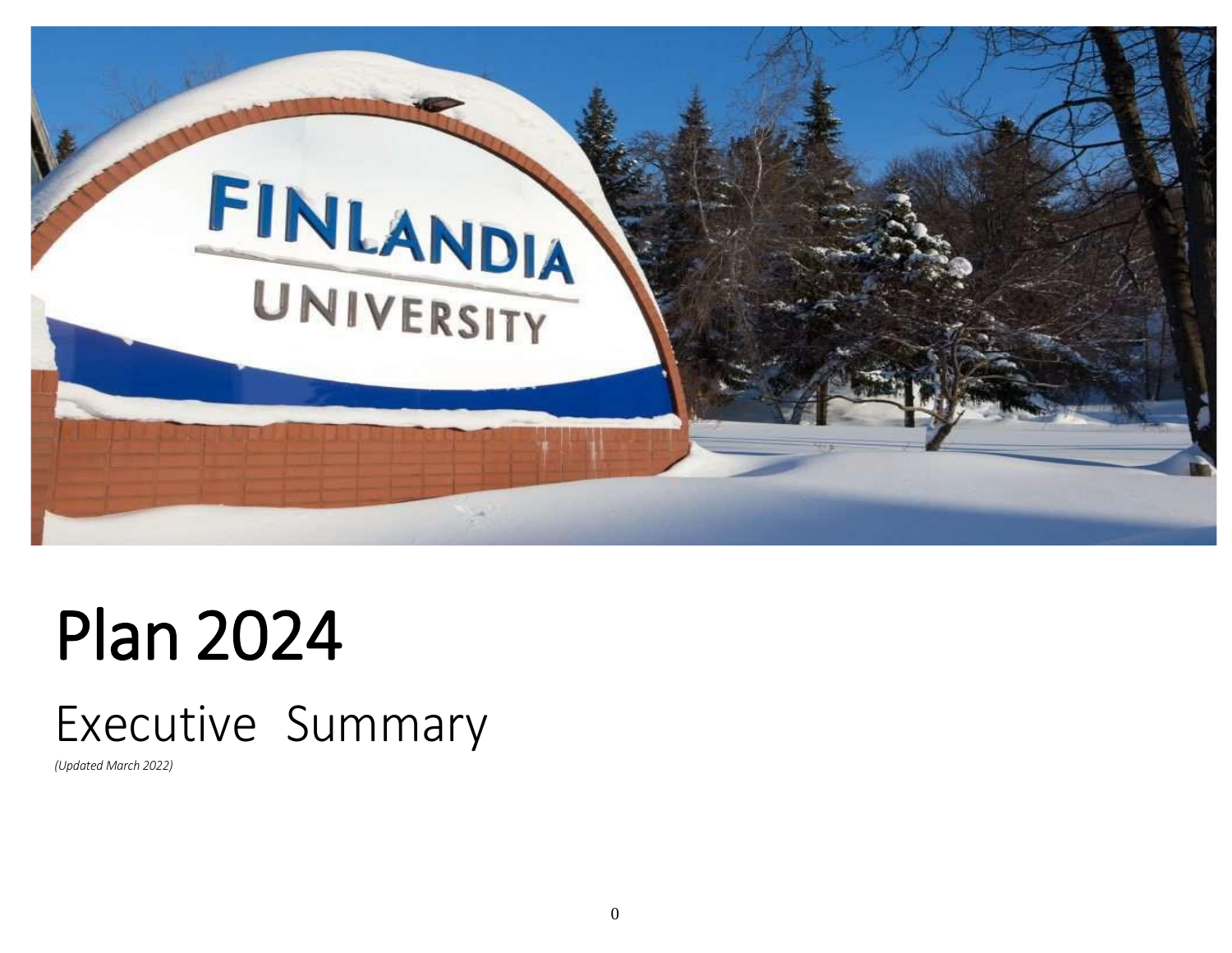# INTRODUCTION

The revision of Plan 2024 provides a roadmap for 2022/23 through 2024/25. It's aim is to guide planning for building institutional resilience that will position Finlandia for a more durable future, in order that it may most fully realize its academic vision: to advance expansive learning that best prepares students for the 21<sup>st</sup> century workplace and world.

The current Plan 2024 builds on, revises, and extends Finlandia's Plan 2021 document (2015-2021). It builds on the same visioning language and strategic categories of the prior plan. It revises key goals and strategies in enrollment and finances, and, is accompanied by an equal measure of resolve to work toward its fullest realization.

The first sections of this document summarize the Plan 2024 planning process and context. Strategic vision summaries are followed by goals, strategies, and actions and benchmarks.

# PLANNING PROCESS

#### Planning Timeline

In 2014/15, prior to Finlandia's 2015 comprehensive site visit from the Higher Learning Commission, Finlandia completed a 2-year strategic planning exercise, culminating in Plan 2021, a 7-year planning document. A significant, mid-plan enrollment downturn required immediate- and short-term initiatives from spring 2017 through spring 2018. These quick-response tactics were informed by third-party consultants and yielded positive enrollment results in spring 2018, fall 2018, and spring 2019. The long-term need, however was to build a new planning document that could guide Finlandia beyond its immediate and short-term initiatives toward a more durable plan for financial soundness.

#### Campus Planning Activities

A second strategic planning review and update procedure commenced in September 2018 at the regularly scheduled meeting of the Finlandia University Board of Trustees. In October 2018 Finlandia's Institutional Planning Council (IPC), comprised of campus-wide, department-level leadership, was oriented to the institution-wide goals and provided a working template for department-level planning activities carried out through summer 2019.

#### Board of Trustees Involvement

At the regularly scheduled 2019 board meetings (January, May, and September), plan drafts were reviewed by the board. Bi-weekly or monthly conference calls between staff and board leadership occurred throughout the year with reviews of comprehensive drafts in May and September. At the January 2020 Board of Trustees Meeting, just prior to the pandemic shutdown in March 2020, executive leadership presented Plan 2024 for review and comment followed with weekly calls through February.

In February 2021 the Finlandia Board of Trustees received and reviewed the Plan's aggressive goals, strategies, actions, and benchmarks in light of three semesters impacted by the COVID-19 pandemic: spring 2020, fall 2020, and spring 2021. Now, after two additional semesters (fall 2021 and spring 2022) of pandemicimpacted instruction, the Plan's goals, strategies, and benchmarks urge additional assessment and revision which are contained in this document.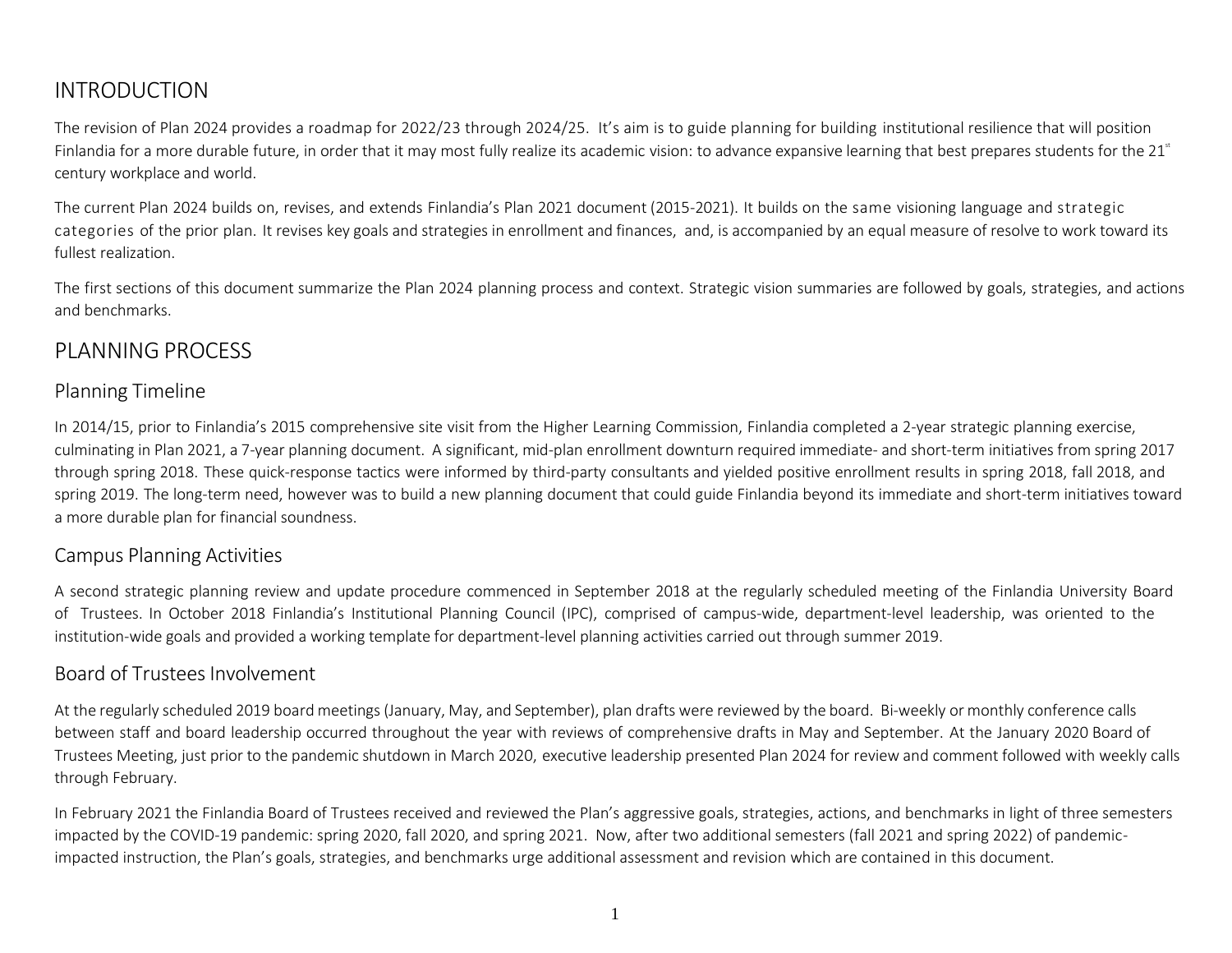# Planning Resources

Beginning in fall/winter 2017/18 Finlandia engaged consultants to provide insight and recommendations for addressing enrollment and finance challenges.

| <b>CONSULTANT/SERVICES</b>      | <b>OUTCOME</b>                                                                                                                                                                      |
|---------------------------------|-------------------------------------------------------------------------------------------------------------------------------------------------------------------------------------|
| Association of Governing Boards | Recommendations on financial strategies, revenue diversification, online<br>programming, recruitment, and marketing                                                                 |
| Ruffalo Noel Levitz             | Data on regional market share and demand for targeted programs.                                                                                                                     |
| <b>CCS Fundraising</b>          | 20,000 qualified donor list; qualified top prospects list; Rise Together<br>campaign case for support development; web audit; donor proposal<br>templates; professional development |
| SightLine                       | Data and recommendations on enrollment probability based on past<br>practices                                                                                                       |
| <b>Kent Barnds</b>              | Comprehensive enrollment management audit; quick strike tactics, mid-<br>and long-term strategies                                                                                   |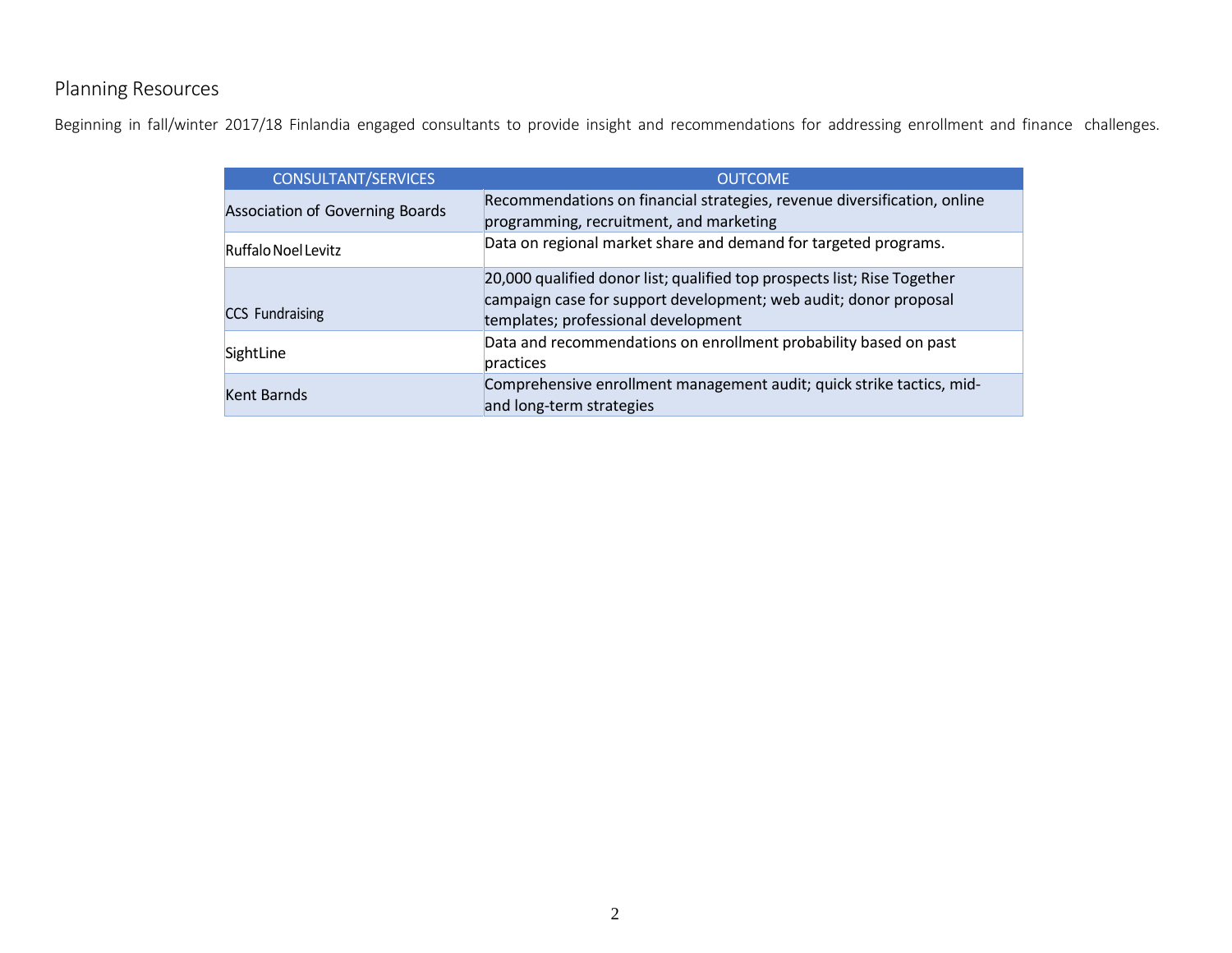# STRATEGIC VISION

# IDENTITY Distinctive ·Whole · Engaged

## **VISION**

- It is our conviction that Finlandia's distinct contribution to higher education is linked to and shaped by her distinct story: an institution in the Upper Peninsula of Michigan, planted by Finnish Lutheran immigrants, deeply committed to preparing men and women for meaningful work and responsible citizenship. Finlandia seeks to more deliberately draw upon themes and values inherent in its ethnic and spiritual heritage that can speak meaningfully to its diverse community today and to the most diverse college-going market in history. Finlandia desires to more fully embrace and evolve its distinctives; to be fully rooted in its story and yet full relevant to the world, an aspiration held for each student as well.
- Finlandia imagines what a more thoroughgoing wholeness looks like as an organizing principal for its learning community. It resists fragmentation and urges wholeness and integration among and within institutional structures. Furthermore, it takes seriously the whole learner - mind, heart, and body. It insists on outcomes that take seriously students in their entirety and learning in its complexity.
- Finlandia's identity is also fundamentally shaped by geography. Its location among the rural communities of the Upper Peninsula of Michigan urges strong engagement with her closest neighbors. These futures are intertwined. Finlandia imagines a larger and deeper educational, cultural, and economic imprint on neighboring communities and region.

# ACADEMICS

Faculty, Teaching and Learning, Curriculum

#### VISION: To advance expansive learning that best prepares graduates for the 21<sup>st</sup>-century workplace and world

Finlandia believes that to flourish in the 21<sup>st</sup>-century workplace and world students need to acquire a breadth of intellectual capacities and professional competencies as well as a blend of matured human qualities. Knowledge acquisition and skills development are essential and yet essentially inadequate for earning employer confidence, advancing careers, or for that matter, building an enduring vision of humanity. The growing expectation in the workplace as well as the persistent need in the world is matured personhood. Finlandia is uniquely qualified to deliver a higher education credential informed by these convictions and infused with these values.

- Finlandia will recruit and retain highly credentialed and guild-active faculty who demonstrate a love for teaching. They must also have a desire to engage students in their entirety, stimulating intellectual exploration, vocational discernment, and developing professional identity and confidence.
- Finlandia's academic programs will be marked by: 1) coherence within and among curricula; 2) innovation marked by interdisciplinarity, experiential learning, and flexibility; and 3) a responsiveness to workforce needs and graduate study expectations.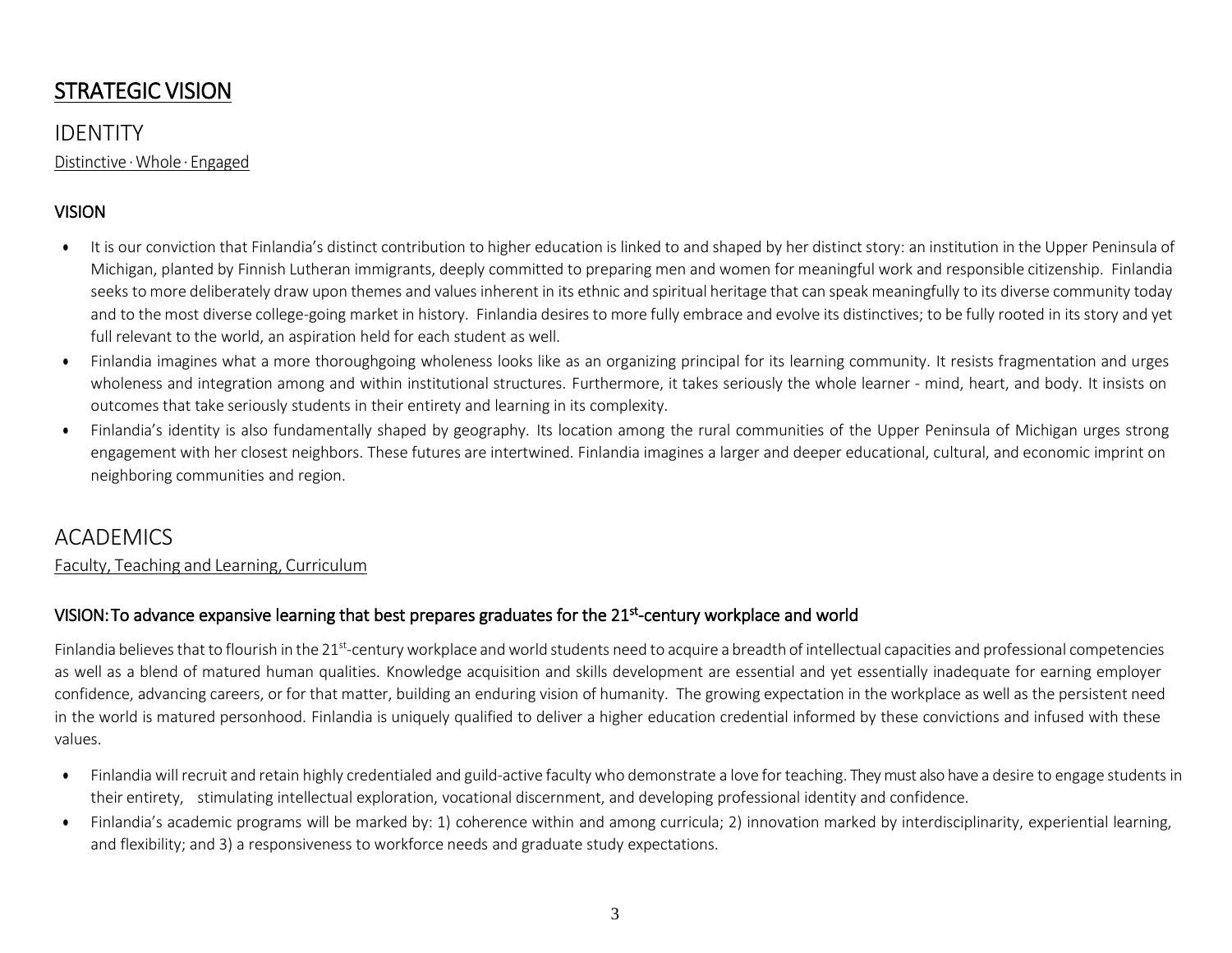# **STUDENTS**

Enrollment, Success, Development, Athletics

#### VISION: To enroll and graduate academically successful, socially responsible, and community engaged students

Fueled by exceptional levels of effectiveness in and coordination among enrollment management activities, Finlandia will reach and maintain an enrollment of no less than 517 full time equivalent (FTE) students.

- Distinguished by a highly personalized constellation of student learning support and robust campus and co-curricular programming, Finlandia will achieve and maintain improved levels of student engagement, persistence, and first-time, full-time graduation rates that are competitive with 50-plus percent PELL eligible institutions.
- Distinguished by a newly launched Center for Vocation and Career (CVC), Finlandia will graduate students with 1) matured levels of personal vocational reflection; 2) broadened student engagement in career exploration, 3) elevated profile for vocational discernment in curricular and co-curricular programs, and 4) improved coordination of strategies for career and professional development across the institution.
- Offering the only National Collegiate Athletic Association –Division Three (NCAA DIII) in the Upper Peninsula of Michigan and recognizing the student development potential available through DIII collegiate programming, Finlandia will compete in no fewer than 12 Division III, conference-affiliated, varsity sports enrolling no fewer than 300 students

# IMAGE VISION: To hold the most recognized university brand in the Upper Peninsula

- Create, design, and deliver a clear, consistent, and compelling institutional brand to capture a strong market position.
- Earn a strong local and regional reputation for higher education value, quality, and opportunity.
- Reinforce brand identity on campus among students, faculty, and staff.

# RESOURCES

#### Finances, Facilities, Advancement, Human Resources

#### VISION: To achieve institutional health and resilience

- Finlandia will show measurable improvement in financial well-being as defined by seven financial markers including Department of Education (DOE) financial ratio scores, net tuition revenue growth, stronger cash flow, improved debt management.
- Eight capital projects including updates and renovations needed to best support student success and fuel enrollment and program growth will be completed. Priority projects include a College of Health Sciences renovation, campus-wide energy upgrade, an on-campus housing expansion, instructional technology upgrade, and a Center for Vocation and Career.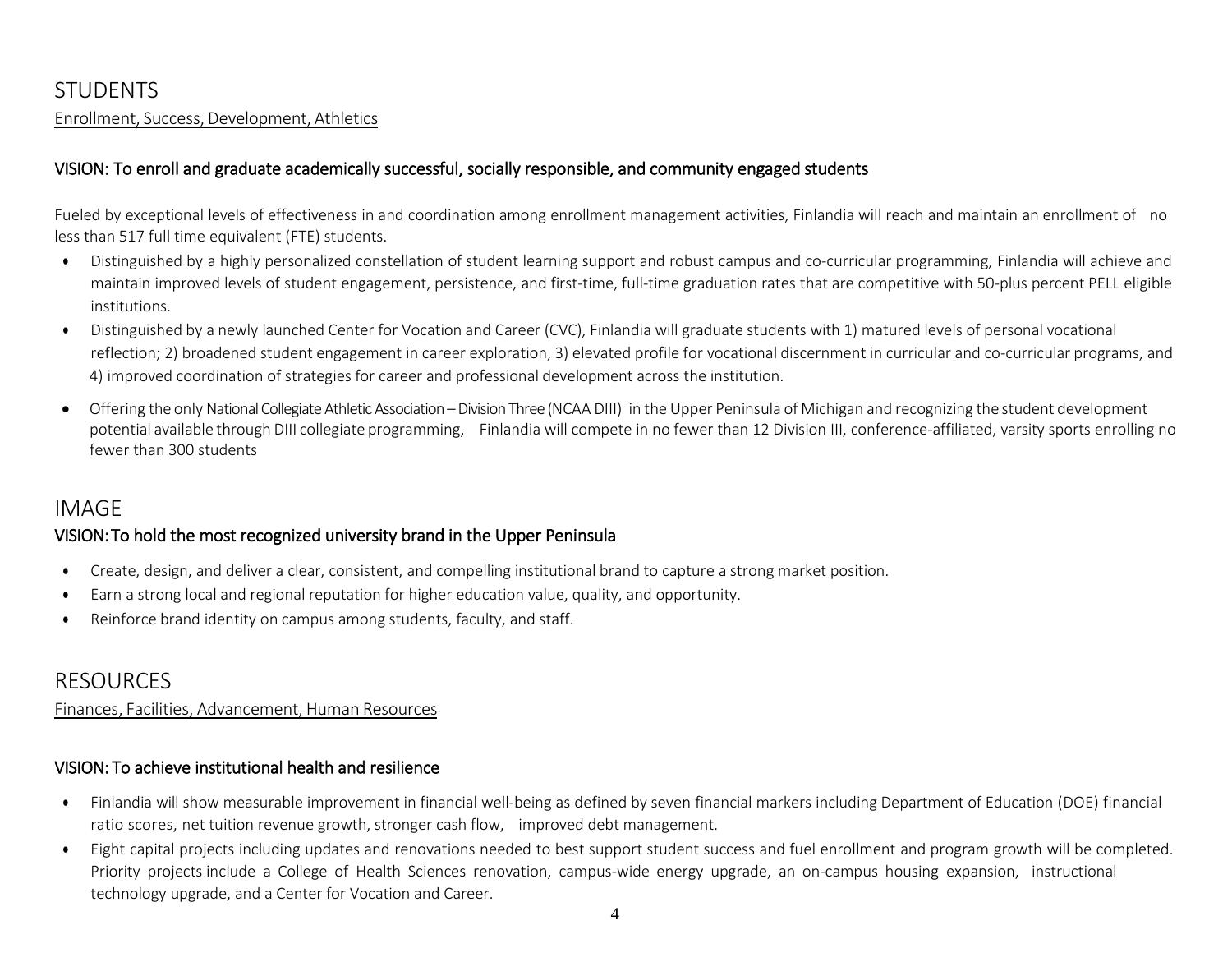- Supporting operations and selected facility projects, *Rise Together*, a three-year campaign, will raise \$10,000,000 to complete a \$25,000,000 initiative.
- By 2024, Finlandia will achieve greater recognition as a preferred employer by realizing goals for competitive compensation, attractive benefits packages, and personnel policies and services that value well-being and consistently attract, support, and retain competent staff and leadership.

# **FFFECTIVENESS**

#### VISION: To establish a thoroughgoing culture of assessment

Finlandia will establish and sustain a campus culture of assessment evidenced by adequate resource allocation and organizational support with assessment plans in place and working and leading to continuous improvement.

# GOALS, STRATEGIES, ACTIONS AND BENCHMARKS

# IDENTITY

Goals

- 1) Become a thoroughly vision-inspired learning community by infusing our highest aspirations for distinctiveness, wholeness, and engagement into each expression of Finlandia's community: posture, people, programs, physical plant, and policies.
- 2) More deliberately accompany, as a whole learning community, the whole student toward a whole life.
- 3) Embrace cultural diversity and evolve ideas and ideals in Finnish American and Finnish culture that meaningfully enrich student life, encourage student growth, and promote academic success.
- 4) Encourage diverse spiritual expression found in all traditions and those valued in ELCA Lutheran faith and practice: *vocatio – life* as a calling, openness to all, service, freedom to pursue all knowledge, and bold questioning.
- 5) Lead with others to create those conditions in which neighboring communities may grow and thrive: offing affordable private higher education, modeling shared sustainability practices, and contributing to the region's economic and cultural vitality.

#### **Strategies**

- 1) Embed program-level reflection activities related to Finlandia's core values and vision.
- 2) Identify existing and new measurable expressions of Finlandia's commitment to accompanying the whole student in each campus program.
- 3) Support all current programming that most visibly embodies the distinctives within Finlandia's own story and the rich diversity within each student's story including but not limited to the following: curricula series in Finnish and religious studies, the Paloheimo Fellows program, Finnish exchanges and internships, Festival Ruska, the Sisu Seminar, the Finnish American Heritage Center, the Finnish American Folk School, and multicultural events on- and offcampus; as well as, reflection exercises related to *Rooted and Open: The Common Calling of ELCA Colleges and Universities*, campus ministry, MLK Day of Service, Servant Leadership, the Table, Chapel of St. Matthew programming and services, and outreach to ELCA and other religious communities.
- 4) Support priority expressions of Finlandia's contributions to the economic and cultural vitality of the region including but not limited to the extension of *Campus and Community: Together for Good*;the Ryan Street Garden; Finnish American Heritage Center community programming, Jutila Center programming, and community use spaces at Hirvonen Hall and its outdoor public spaces.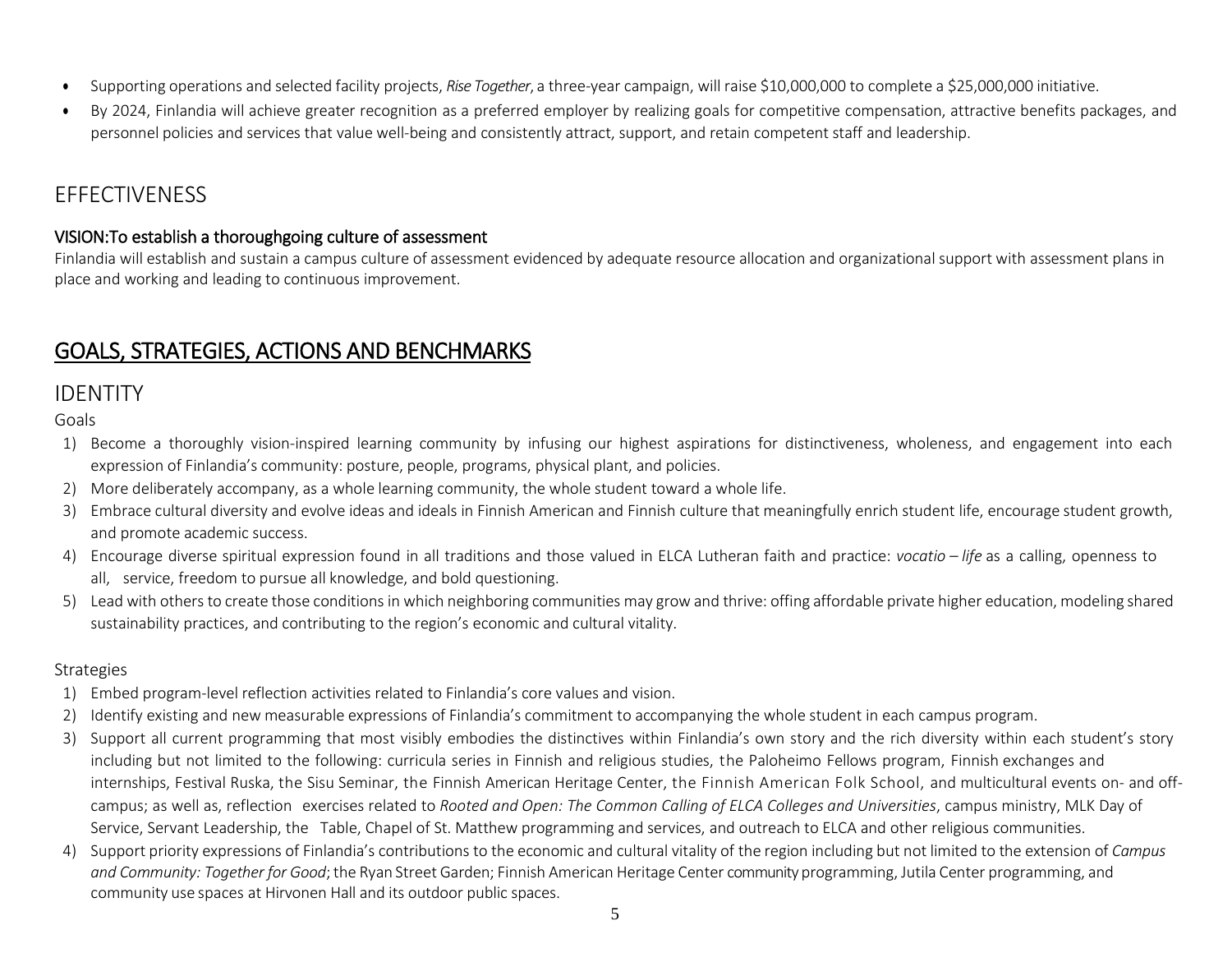Actions and Benchmarks

- 1) Beginning fall 2022 Human Resources, together with other campus leadership, will design and embed institutional vision reflection practices into activities including but not limited to campus conversations, campus reads, faculty hiring and orientation, academic program-level proposal processes, academic meeting agendas, and performance evaluations.
- 2) Beginning fall 2022, Finlandia's Institutional Planning Council will facilitate and support program-level plans to review current and explore new expressions of Finlandia's accompaniment vision within the given department or program.
- 3) Executive-level planning to embed operating costs needed to support these activities in Finlandia's multi-year finance forecast for FYs 2023 to 2025.
- 4) Executive-level review and revision in spring 2022 of *Campus and Community: Together for Good*agreement.
- 5) Establish in fall 2022 a task force of board, executive, and Finnish American Heritage Center leadership to reviewthe Center'sstrategic plan, build a business plan, and make recommendations to the January 2023 Board meeting on how to best support its Center.

# ACADEMICS

#### Faculty Profile

Goals

- 1. A distinguished teaching faculty best able to deliver Finlandia's academic vision and program needs.
- 2. A guild-active faculty creatively investing scholarship and professional development back into the classroom.
- 3. A maturing faculty progressing through rank and tenure.

#### Strategies

- 1. Consistently forecast and adequately allocate resources to attract and retain qualified faculty needed for program and enrollment growth.
- 2. Adequately plan for and fund faculty professional development for each school and college.
- 3. Regularize faculty mentoring and institute a post-tenure review practice.

- 1. Embed all costs related to anticipated new faculty hires and professional development in multi-year financial planning.
- 2. The appropriate 2022/23 academic committee will develop a faculty mentoring model and propose for approval in spring 2023.
- 3. In fall 2022 the tenure and promotion committee will study and propose in spring 2023 recommendations based on a post-tenure review policy.
- 4. Overall full-time faculty numbers will grow as needed to maintain optimal student-to-faculty ratios.
- 5. Finlandia's online programming will utilize qualified adjuncts and full-time faculty.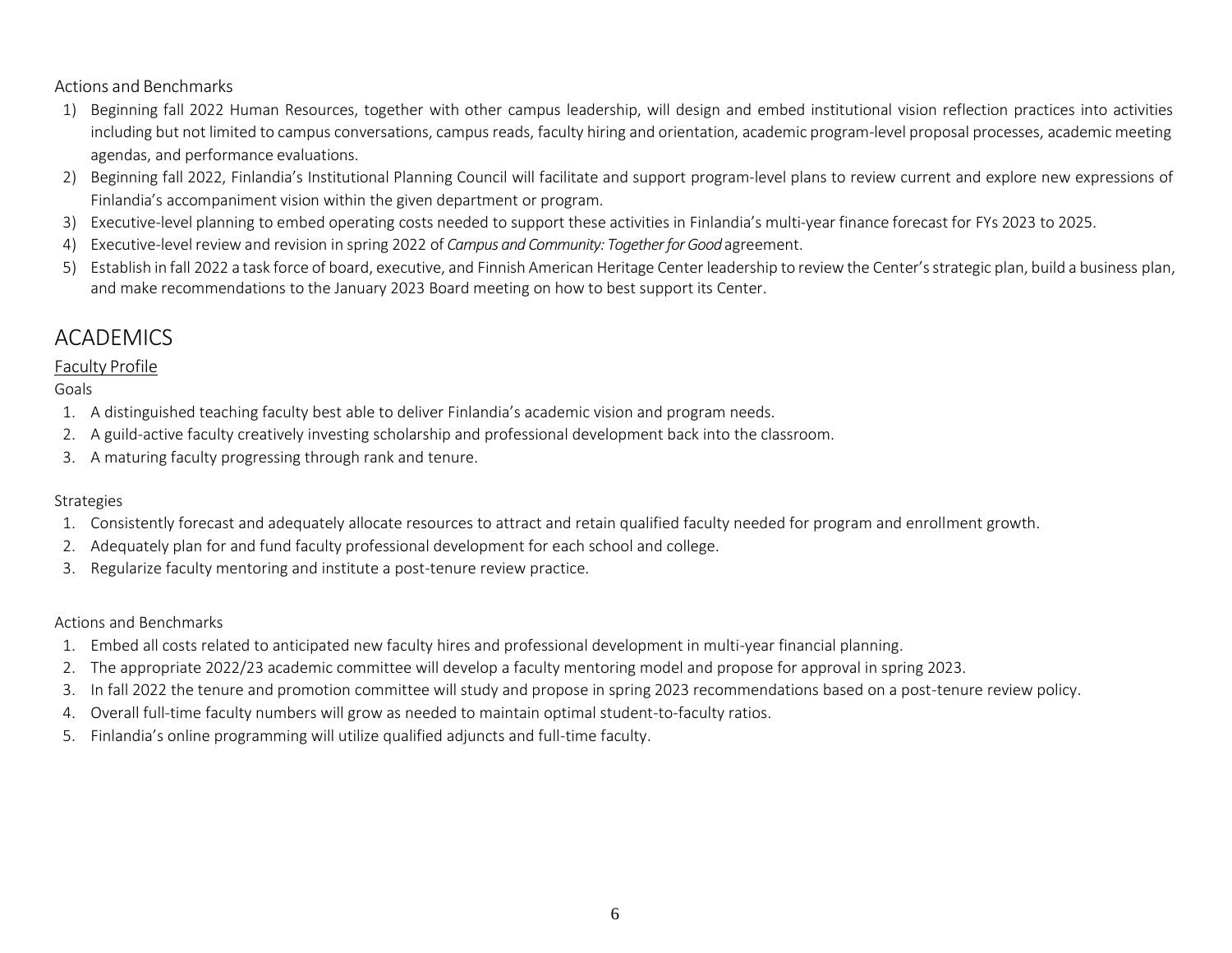|                             | 2021/22  | 2022/23  | 2023/24  | 2024/25  |
|-----------------------------|----------|----------|----------|----------|
| Total Faculty (FTE)         | 33       | 35       | 39       | 43       |
| <b>Total Students (FTE)</b> | 405      | 420      | 473      | 517      |
| Student-to-Faculty Ratio    | $12 - 1$ | $12 - 1$ | $12 - 1$ | $12 - 1$ |

#### Academic Programs and Enrollment Growth

#### Goals

While academic programs advance Finlandia's intrinsic value, they also aim to carry market value by 1) accounting for growing college-going populations in markets; 2) scanning current and emerging market demand; 3) leveraging emerging collaborations in industry and education; and 4) seeking growth opportunities generated by curricular reform and innovation responsive to student interest and market trends.

#### Strategies

1. Accounting for Growing College-Going Populations

Finlandia is targeting a) the adult learner/working professional with new online products and differentiated pricing and b) transfer students with robust articulation agreements and competitive scholarship packages. In addition to Finlandia's current RN-to-BSN online completion program, a blend of three online products will be launched 2022-2024 and an online bachelor of business administration completion degree as early as of fall 2021. Dedicated marketing strategies targeting new populations of transfer students with Finlandia's attractive pricing model are in place.

#### 2. Aligning with Current and Emerging Market-informed Program Demand

Finlandia's Plan recognizes growth potential in business and health sciences fields where market demand remains high. Market demand analysis will also guide allocation and reallocation of program funding across curricula and in each of Finlandia's colleges and schools as opportunities emerge.

3. Leveraging Collaborations

Corporate, business, K-12, and other collaborations are essential for maintaining program relevance and fueling growth. For example, Finlandia's art and design programs are capturing new funding sources for studio technologies as well as significant high school recruitment pools through a new collaboration with a local intermediate school district leadership. The College of Health Sciences is achieving new levels of collaboration with local health care providers related to their workforce needs.

#### 4. Curricular - Reform and Innovation

This cluster of initiatives includes more innovative packaging of existing courses as new minors, modifying existing degree nomenclature to build appeal, adding market-informed interdisciplinary degrees, offering attractive Bachelor of Science degrees to augment Bachelor of Arts degrees, new collaborations for undergraduate and graduate degree completion pathways, and more consistent use of high impact learning practices in all degree programs.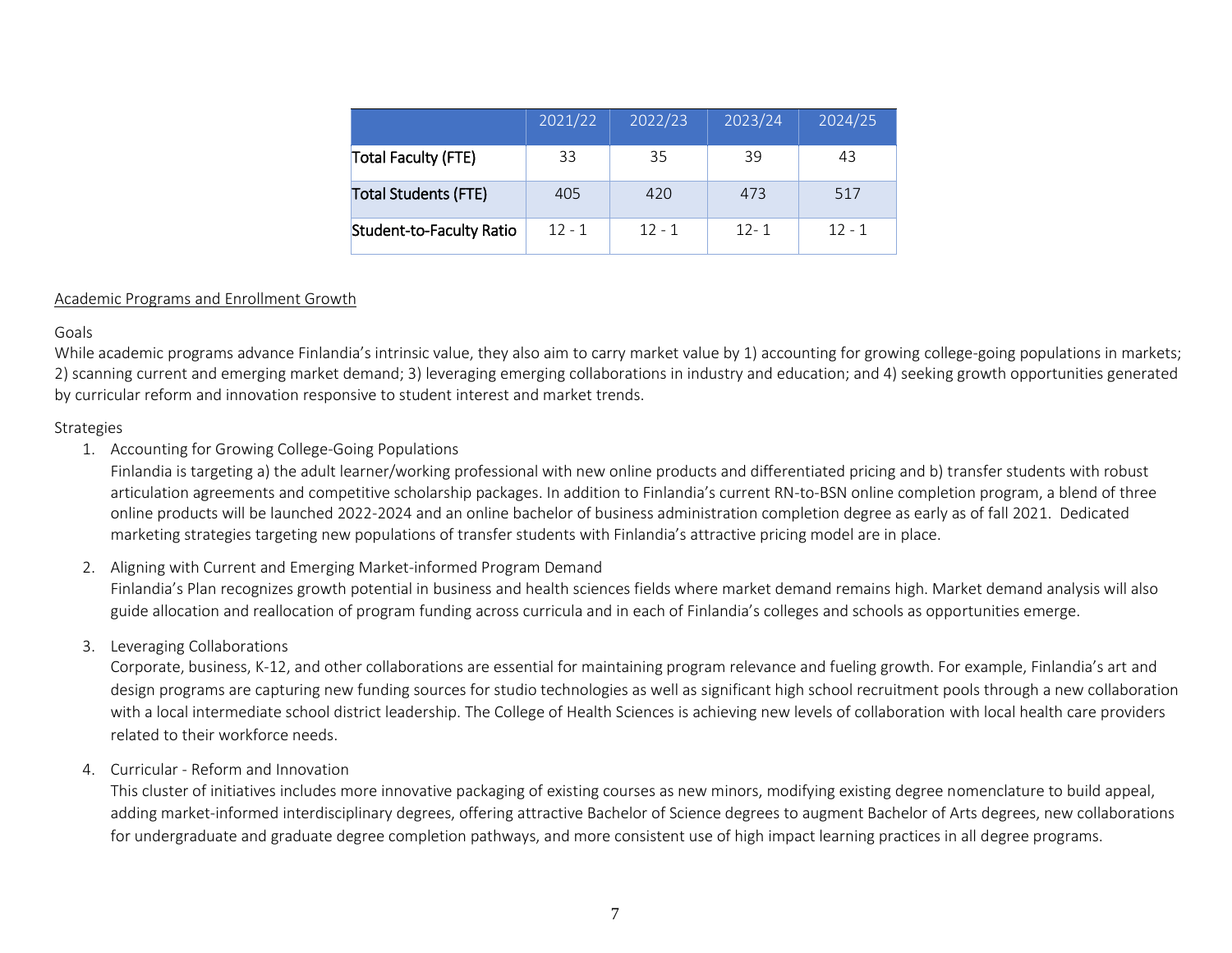#### Actions and Benchmarks

| School/College                              | <b>Fall 2021</b> | <b>Fall 2022</b> | Fall 2023 |     | Fall 2024 Total 4-year |
|---------------------------------------------|------------------|------------------|-----------|-----|------------------------|
|                                             | (actual)         |                  |           |     | Growth                 |
| Suomi College of Arts and Sciences (SCAS)   | 148              | 155              | 175       | 192 | 29%                    |
| College of Health Sciences (CHS)            | 91               | 100              | 122       | 132 | 45%                    |
| International School of Business (ISB)      | 150              | 165              | 176       | 193 | 29%                    |
| International School of Art & Design (ISAD) | 10               |                  |           |     |                        |

Plan 2024 calls for growth across Finlandia's academic units and programs. However, it also recognizes that health sciences and business-related fields offer significant opportunity for growth.

#### College of Health Sciences (CHS)

#### Goals

Distinguished by decades of strong local and regional reputation, newly renovated state-of-the-art instructional spaces, and gold-standard accreditation, Finlandia will lead the region in preparing competent, compassionate healthcare professionals as evidenced by enrollment growth, strong clinical assessments, top-tier licensure pass rates and placement rates, and quality employer and graduate surveys.

#### Strategies

- 1. Provide state-of-the-art health sciences instructional spaces.
- 2. Establish at least one new collaboration with our clinical partners.
- 3. Launch new programs and additional cohorts in residential and online programs, including one additional PTA cohort.

- 1. Raise no less than \$250,000 by spring 2020 for health sciences instructional technologies and scholarships.
- 2. Re-establish articulation agreements with area community colleges by summer 2022.
- 3. Fall 2022, complete College of Health Sciences renovations of the Clinical Simulation Lab and Learning Center.
- 4. Add a second PTA cohort in spring 2023.
- 5. By fall 2024 launch one new health science major.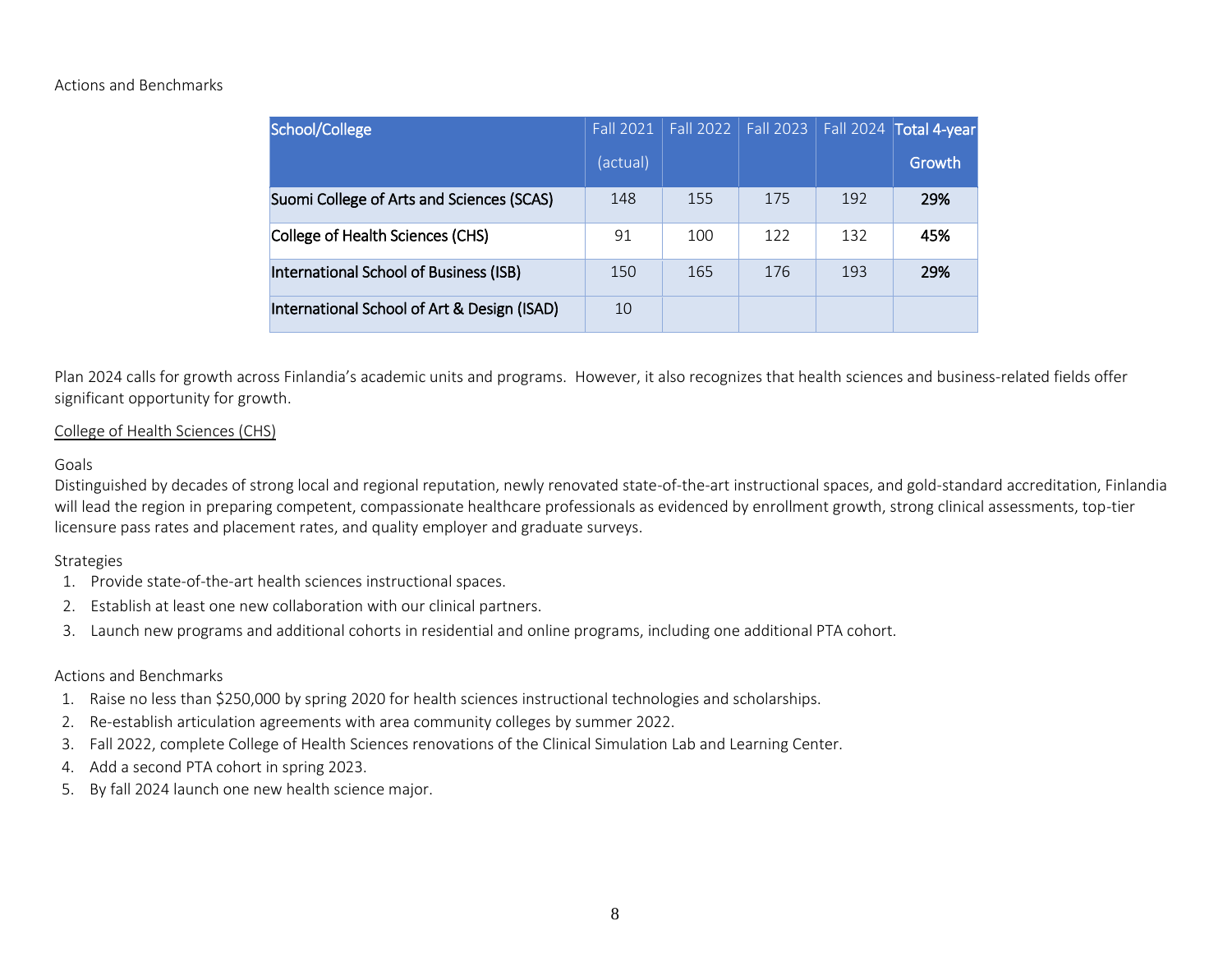#### Benchmarks – Nursing and Physical Therapist Assistant Programs

| <b>Nursing</b>                     | 2021/22     | 2022/23     | 2023/24     | 2024/25     |
|------------------------------------|-------------|-------------|-------------|-------------|
| Enrollment                         | 56 (actual) | 62          | 65          | 70          |
| 2nd - 3rd Yr Retention             | $> 80\%$    | $> 80\%$    | $> 80\%$    | $\geq 80\%$ |
| 3rd - 4 <sup>th</sup> Yr Retention | $\geq 95\%$ | $\geq 95\%$ | > 95%       | $\geq 95\%$ |
| <b>NCLEX Exam Pass Rate</b>        | $\geq 85\%$ | >85%        | >85%        | $\geq 85\%$ |
| <b>Placement Rate</b>              | $\geq 80\%$ | $\geq 80\%$ | $\geq 80\%$ | $\geq 80\%$ |

| <b>PTA</b>            | 2021/22     | 2022/23  | 2023/24  | 2024/25  |
|-----------------------|-------------|----------|----------|----------|
| Enrollment            | 35 (actual) | 38       | 57       | 62       |
| Retention             | $> 80\%$    | $> 80\%$ | $> 80\%$ | $> 80\%$ |
| <b>Exam Pass Rate</b> | > 85%       | > 85%    | > 85%    | > 85%    |
| <b>Placement Rate</b> | $> 90\%$    | $> 90\%$ | $> 90\%$ | $> 90\%$ |

#### International School of Business (ISB)

#### Goals

Distinguished by a liberal arts-based business curriculum, experiential learning, and personalized international study and internship opportunities, Finlandia's International School of Business will become a destination of choice for a growing number of students as evidenced by enrollment growth, improved student persistence and career placement rates, stronger brand recognition, new curricular launches, and quality internship assessments.

#### Strategies

Finlandia's International School of Business has a four-pronged strategy for growth: 1) establish dedicated business scholarships; 2) build on historic as well as establish new exchange agreements with international partners; 3) grow the number of business students participating in international study and internship experiences, and 4) increase enrollment diversity with ISB (non-athletes, female students, adult learners, and others.)

- 1. Build a targeted ISB marketing campaign to roll out no later than fall 2022, by partnering with the office of marketing and communications.
- 2. In collaboration with the office of innovative and online learning, design, market, and enroll by spring 2023, no fewer than 10 students in an online BBA completion program.
- 3. Collaborate with Financial Aid and Advancement in Summer 2022 to configure no fewer than five scholarships dedicated to diversifying ISB enrollment, to be awarded no later than 2023.
- 4. Propose and present plan in Fall 2022 for building ISB international partners and regional outreach, resulting in no fewer than five international internship enrollments by fall 2023.
- 5. Enroll no fewer than five students in a pilot 3+1 international degree program in Fall 2023.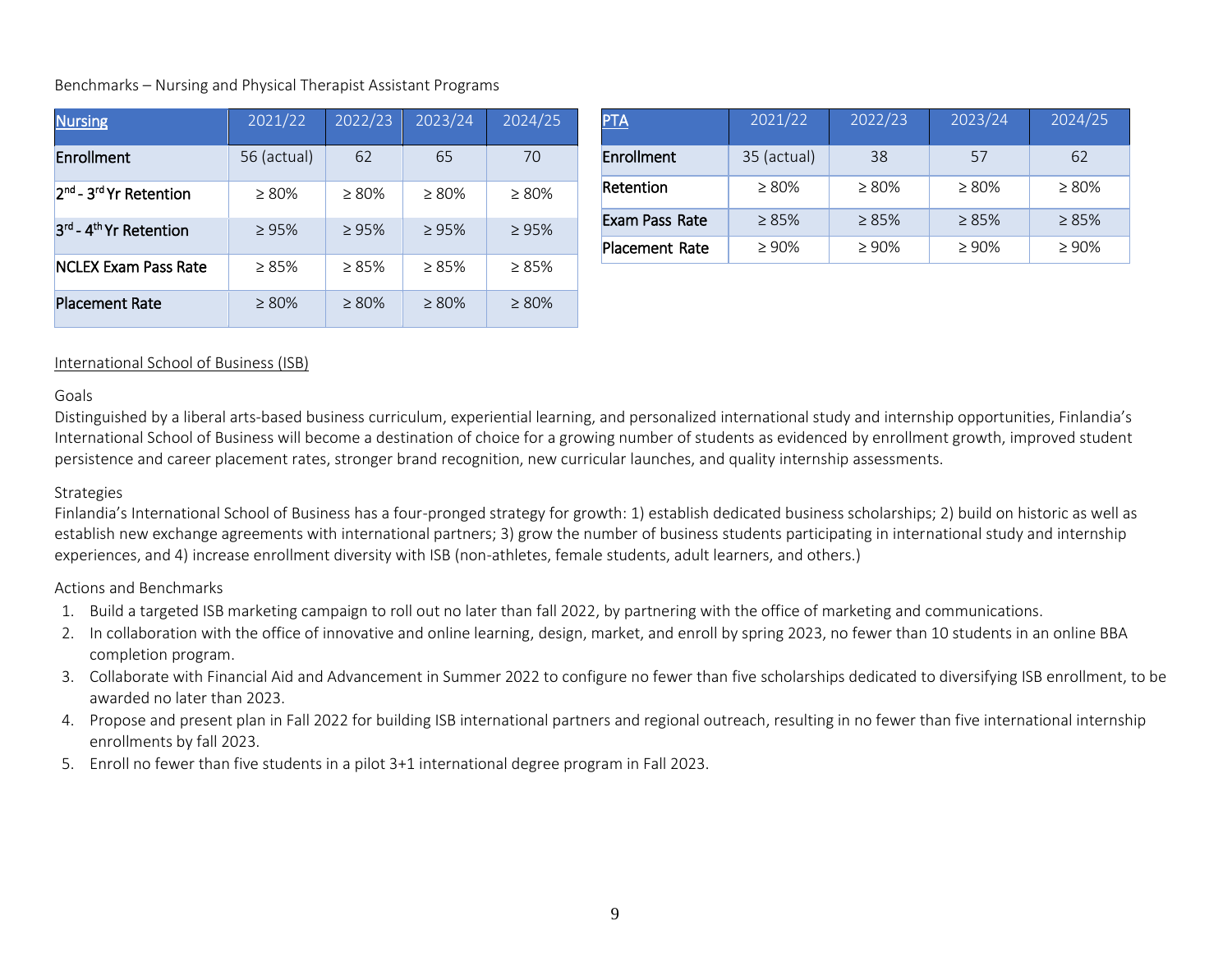#### Additional Academic Initiatives

Goals

- 1) Data within the ISAD Academic Program Review present emerging opportunities for expanding curricular programming in design fields that will further build visible and measurable expressions within the world of art and design.
- 2) As a liberal arts institution, academic opportunities within the humanities, social sciences, math, and life sciences will continue to advance the needs of the changing enrollment demographic and respond to workforce needs and graduate study expectations.

#### Strategies

- 1) Earnest consideration of the academic structure related to ISAD follows the department's academic program review leading to two distinct possibilities: 1) the rebranding of ISAD to best reflect an expanded focus on design curricula in such areas as graphic design and entertainment design, among others; and 2) the restructure of academic departments that best supports collaborative learning, operational efficiency, and continuous improvement.
- 2) Academic Program Review provides the structure for ensuring quality, effectiveness, and relevance of existing academic programming while identifying areas for growth and the addition of new academic programming.

#### Actions and Benchmarks

- 1) Upon the finalization of the ISAD academic program review in winter/spring 2022, future programming direction and structure will be determined and presented for approval with the goal of implementation in the 2022-23 academic year.
- 2) Academic program reviews will be conducted annually following the established program review calendar with results determining resource allocation and the development of future SCAS programming.
- 3) Academic program reviews scheduled for 2021-22 include general education, psychology, and sociology which will proceed through the final process during the 2022-23 academic year.

# **STUDENTS**

#### Student Enrollment

#### Goals

Fueled by exceptional levels of effectiveness in and coordination among centers of enrollment management initiatives (recruitment, retention, programming, marketing, and pricing), Finlandia will enroll and maintain a total FTE student body population of over 517 by 2024/25.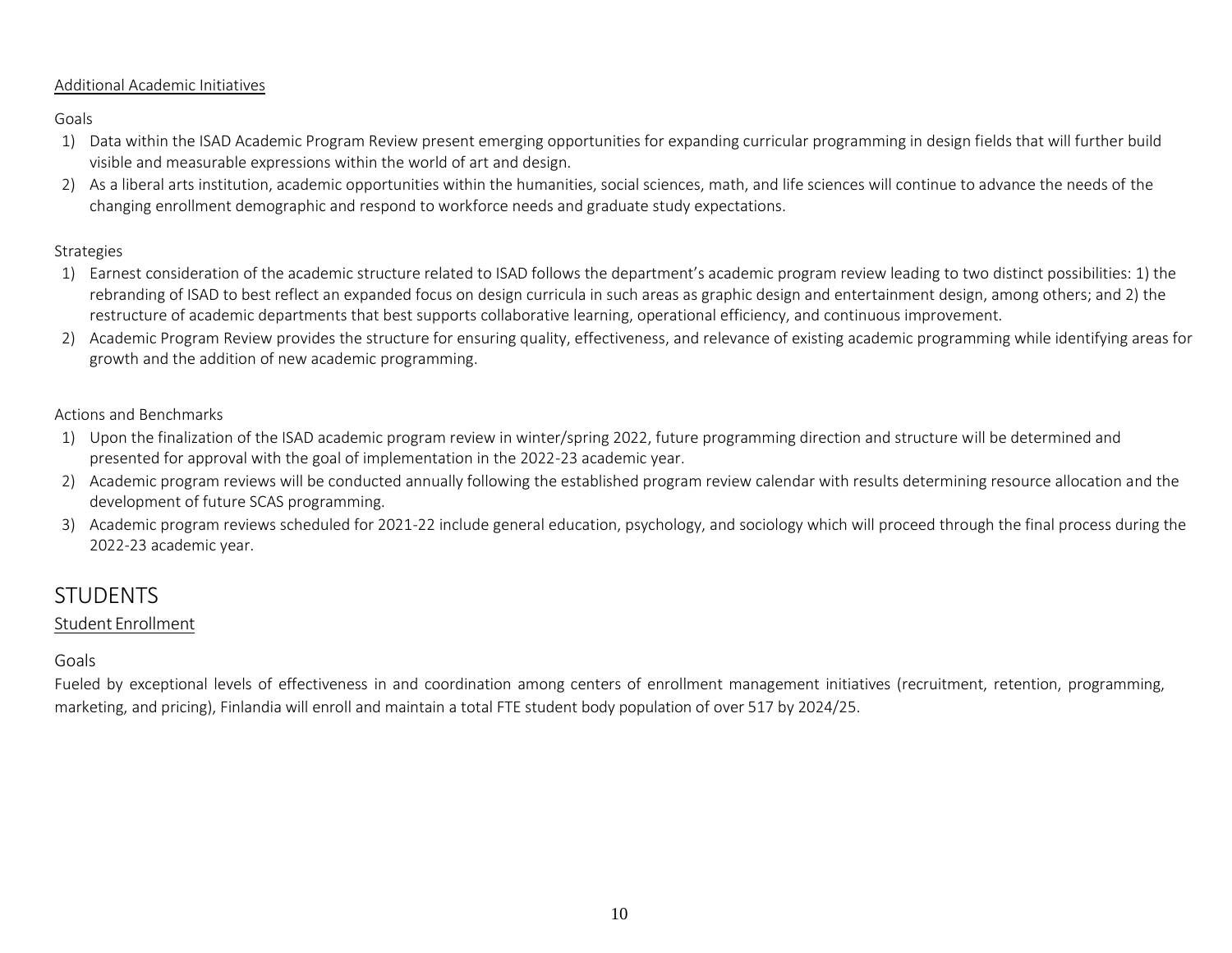|                                 | <b>Fall 2021</b><br>(actual) | Fall 2022 | <b>Fall 2023</b> | <b>Fall 2024</b> |
|---------------------------------|------------------------------|-----------|------------------|------------------|
| New Students (FTE)              | 171                          | 200       | 210              | 215              |
| <b>Returning Students (FTE)</b> | 215                          | 213       | 257              | 297              |
| Special Populations (FTE)       |                              |           | 6                | 5                |
| <b>Total Enrollment (FTE)</b>   | 386                          | 420       | 473              | 517              |
| % Annual Growth                 |                              | $+8%$     | $+11%$           | +8%              |

Overall enrollment growth is necessary. Additionally, Finlandia's growth needs to be marked with disproportionately higher numbers of female students, students from the Upper Peninsula and upper Great Lakes region, and non-student athletes. Successfully recruiting from these areas will improve Finlandia's overall average cost of education per student, restore and maintain a healthier male-female mix on campus, and position Finlandia for improved retention with higher numbers of proximity students who carry affinities for and familiarity with Finlandia's setting and context.

Building FTE enrollment by 25 percent from fall 2021 to fall 2024 is both ambitious and necessary for Finlandia to achieve tuition revenue levels needed for more durable institutional soundness. Finlandia must commit to aim for this growth pace. Doing otherwise seriously compromises Finlandia's financial viability. Plan 2024 recognizes the anticipated acute decline in the number of high school graduates that is coming from upper Midwest states in 2025. From Fall 2021 through Fall 2024, Finlandia's strategy will be two pronged: 1) rigorous traditional-aged student recruitment through Fall 2024 and 2) positioning for effective, non-traditional aged student recruitment beyond Fall 2024.

Actions and Benchmarks: Enrollment Management

1) Enrollment Management Leadership

In March 2020, Finlandia recruited an executive-level leader as the Dean of Enrollment. Strategic enrollment management is now led by the Dean who oversees all new student recruitment, marketing and communications, and student financial services. The Dean of Enrollment, working closely with Finlandia's chief student affairs officer, regularize coordination among all student recruitment and retention activities.

2) New Student Recruitment

Finlandia will grow new student recruitment in three ways: a) transforming Finlandia's recruitment marketing results through CRM maximization and ondemand print recruitment marketing materials; b) strengthening the admissions team with new hires and organizational restructuring; c) deepening current Upper Peninsula and northern Great Lakes regional market penetration by doubling admissions outreach capacity through portfolio and travel restructuring; and c) expanding into adult learner, transfer, and international student markets. These three strategy areas, when aligned and coordinated with pricing, programming, and marketing initiatives, provide the strategic blend Finlandia needs to continue growing its new student enrollment.

3) Returning Students

Actions and benchmarks for improving Finlandia's retention rates are provided in sections below.

4) Special Populations

These populations include dual enrolled, part-time, and online students. These goal figures presented above (page 11) do not reflect the upward trend as shown in an accompanying enrollment planning document or in the specific online programs presented in the table on page 13. Finlandia recognizes the opportunity these populations present for achieving its overall enrollment goals.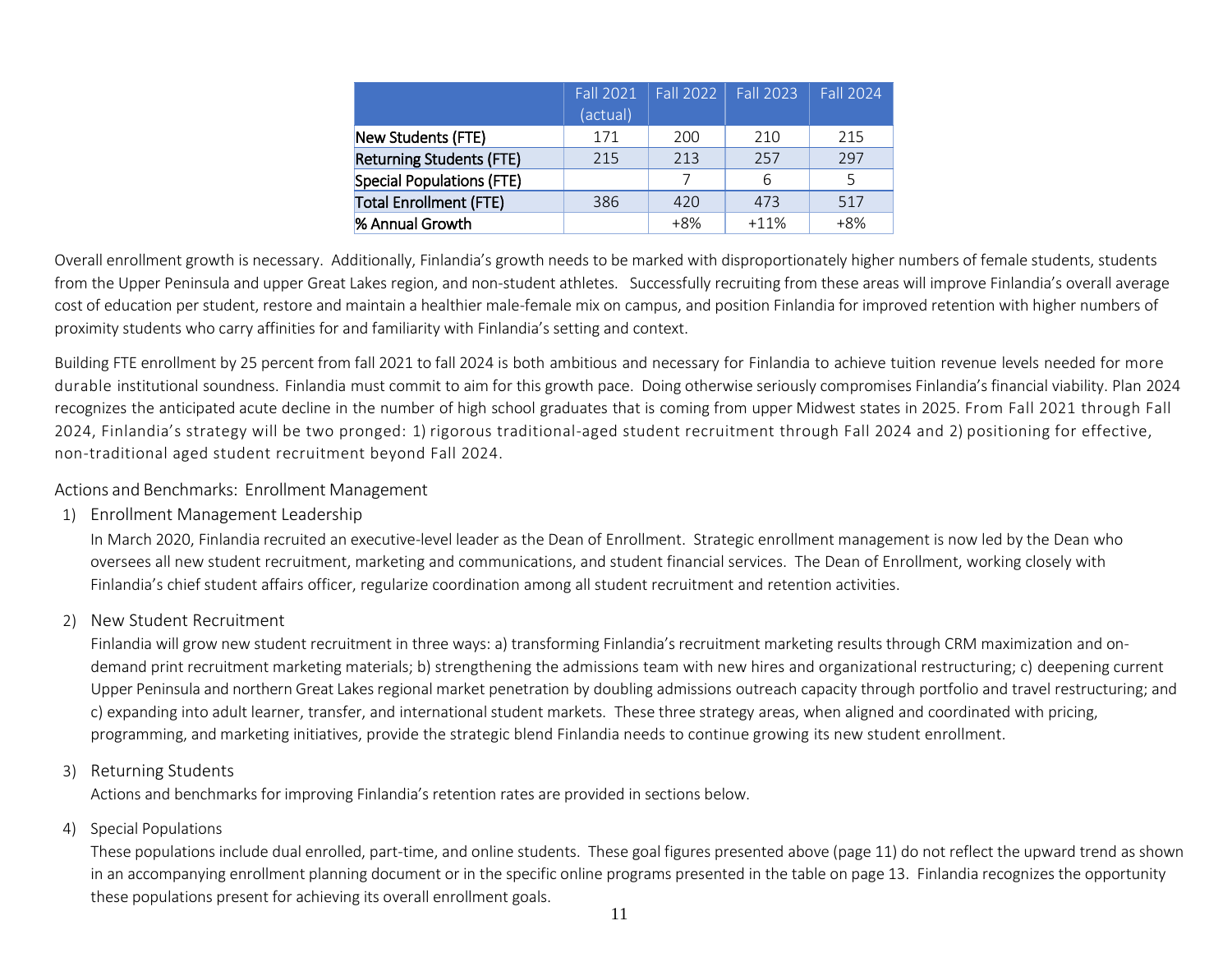#### 5) Recruitment Marketing

Finlandia's marketing and communications department identifies and prioritizes targeted initiatives in six strategy areas that hold the greatest potential for substantially impacting student enrollment: a) improved marketing data analysis for informed decision making; b) website maximization for student recruitment; c) stronger branding for substantially improved regional name recognition; d) targeted coordination of marketing with admissions and athletics travel; e) vastly expanded social media presence; and f) improved targeted product marketing corresponding to the Plan's leading growth strategies.

#### 6) Pricing

Pricing strategies further enable Finlandia to attract, enroll, and retain students most likely to succeed at Finlandia. This is achieved by a) more rigorous use of institutional research data for more effective data-driven financial aid leveraging; b) strategic management of tuition/fees, room and board costs; c) differentiated pricing to better compete with various academic program packages; and d) diversifying scholarship/grant distribution to include need-based aid.

#### Actions and Benchmarks: Targeted Degree-seeking Populations

1) Traditional Students:

Increased regional market penetration leads Finlandia's strategies. Specifically, this penetration will be achieved by a) intensified regional marketing; b) hiring for targeted program-specific recruitment; c) increased investments in targeted, multi-year name buys; d) regional scholarship enhancements; and e) substantially increasing campus visit programming.

2) Female Student Recruitment:

Finlandia will research, build, market, and recruit for a women's leadership program with no fewer than 10 dedicated enrollments by fall 2023.

3) Non-student Athlete Recruitment:

Establish one or more scholarship programs targeting non-student athletes, awarding and enrolling no fewer than 25 in fall 2022, 35 in fall 2023, and 50 in fall 2024.

#### 4) Transfer Students:

Finlandia will grow its transfer student population by a) a pricing strategy that more effectively competes for transfers from regional state institutions; b) more robust matriculation agreements with targeted 2-year institutions; c) transfer-relevant name buys; and d) improved presence in statewide transfer networks and agreements.

5) Adult Learners:

Finlandia will grow its adult learner enrollment by a) upgrading its Learning Management System (LMS) to better accommodate online course design and improve student experience; b) hiring a dedicated online course and curriculum designer; c) growing enrollments in its existing RN-to-BSN completion program; and d) and a BBA-completion program by 2022.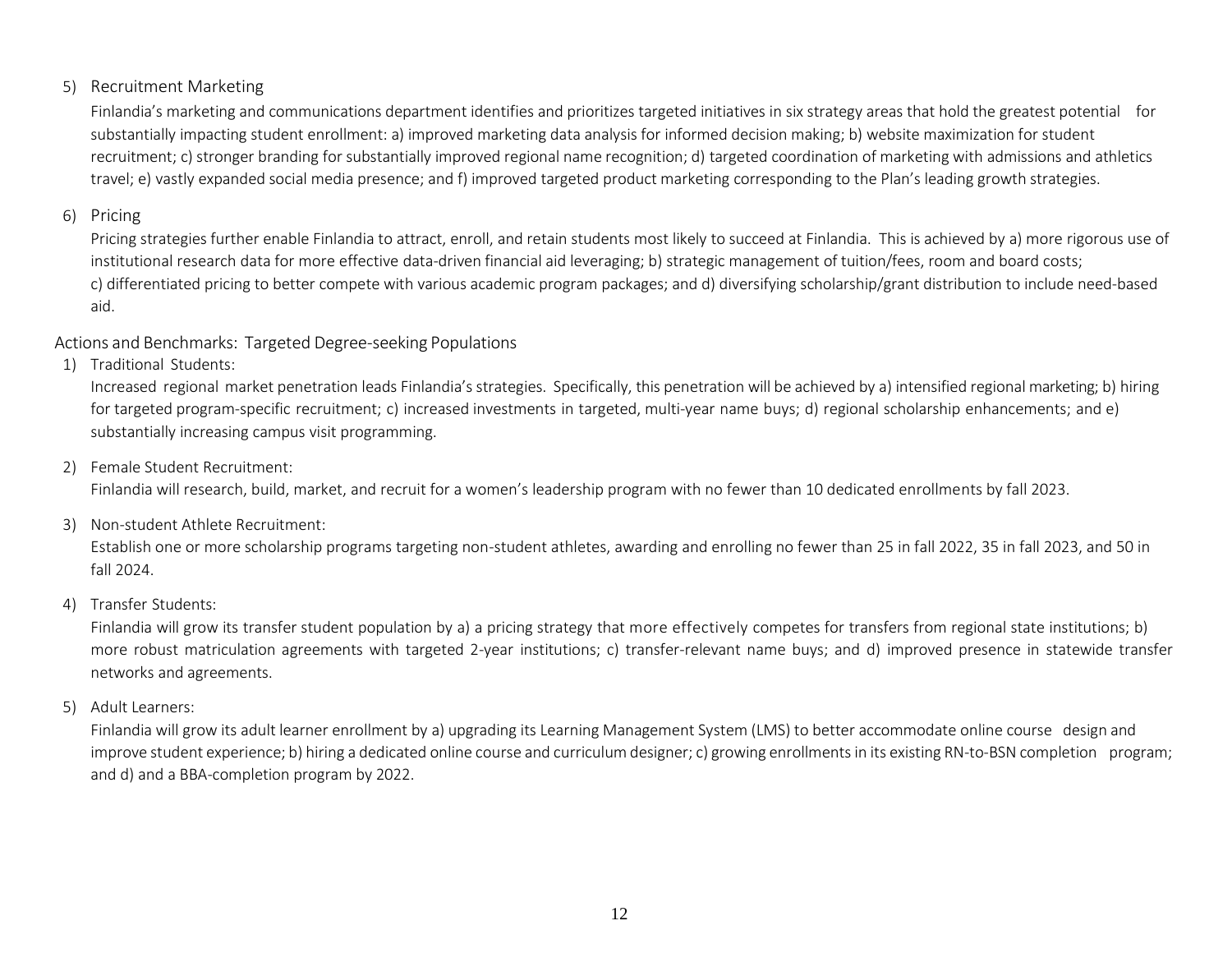|                                          |              |     | Fall 2021   Fall 2022   Fall 2023   Fall 2024 |     |
|------------------------------------------|--------------|-----|-----------------------------------------------|-----|
|                                          | (actual)     |     |                                               |     |
| <b>Traditional Incoming FTE</b>          | 131          | 160 | 175                                           | 180 |
| <b>Transfer Incoming FTE</b>             | 14           | 40  | 35                                            | 35  |
|                                          |              |     |                                               |     |
| Online Completion Programs (RN-BSN & BBA | $\mathbf{z}$ | 15  | 25                                            | 35  |

#### Student Success

#### Goals

Distinguished by a highly personalized constellation of student success and learning support strategies, Finlandia will achieve and maintain improved retention and persistence rates through the 2022 to 2024 academic years.

|                                                  | Fall 2022   | Fall 2023   | Fall 2024   |
|--------------------------------------------------|-------------|-------------|-------------|
| $1st - 2nd$ Year Retention                       | $> 50\%$    | $\geq 53\%$ | $\geq 56\%$ |
| 2 <sup>nd</sup> – 3 <sup>rd</sup> Year Retention | $\geq 80\%$ | $\geq 83\%$ | $\geq 86\%$ |
| $3rd - 4th$ Year Retention                       | >85%        | ≥87%        | ≥89%        |

#### Student Development and Engagement

#### Goals

Distinguished by a newly restructured Division of Student Affairs in the fall semester of 2022, the realignment of a First Year Experience program and launch of a new Director of Student Engagement position will increase student co-curricular involvement, interpersonal development, and additional retention intervention strategies as evidence by 1) integrated matriculation to the university via a redesigned new student orientation and first year "sisu" program 2) increased strategic offerings for co-curricular student engagement 3) improved coordination of, and investment in, retention focused staff to student interactions and interventions.

#### Strategies

To achieve the above student development and engagement goals, the following strategies will be used: 1) effective onboarding of new staff members and their roles; 2) further develop first year experience program; 3) develop standardized retention data set; and 4) formalize opportunities to engage with students in a relationship-focused and forward-facing capacity.

- 1. Implement a restructured New Student Orientation (NSO) program and First Year Experience (FYE) "SISU" course in fall 2022.
- 2. Launch a comprehensive Student Engagement programming model by fall 2022
- 3. Complete strategic retention plan implementation, to include
	- a) Development of standardized retention data set by fall 2022.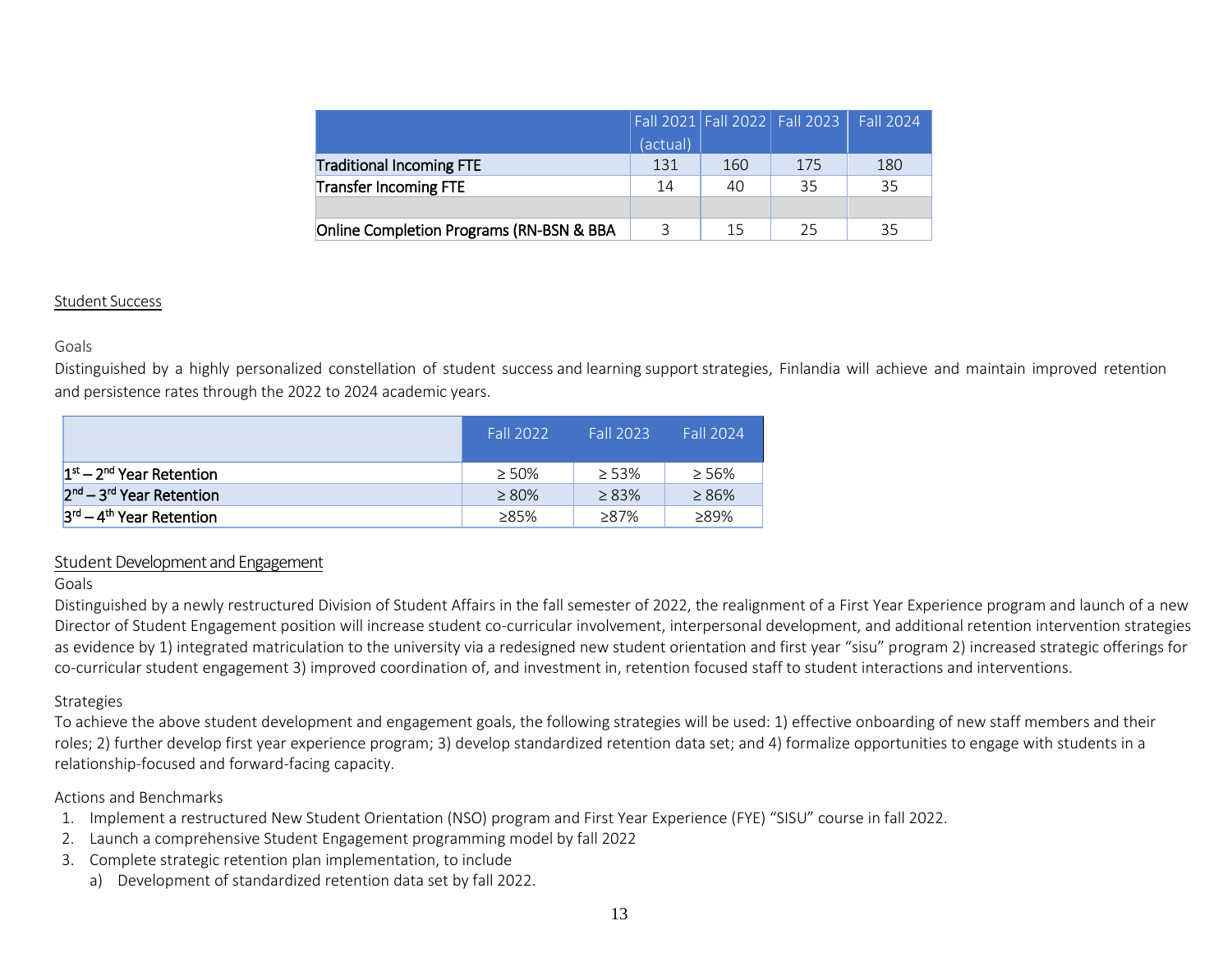- b) Identify historically "at-risk" student retention populations.
- c) Develop and implement proactive institutional retention strategies by fall 2023.

#### Athletics

#### Goals

Finlandia recognizes that a blend of curricular and co-curricular program offerings is essential to achieving overall enrollment goals. Offering the only National Collegiate Athletic Association Division Three (NCAA DIII) in the Upper Peninsula of Michigan and recognizing the student development potential available through DIII collegiate programming, Finlandia will compete in no fewer than twelve Division III sports, comprised of ten NCAA varsity programs, one club program, and one non-NCAA varsity program.

#### **Strategies**

By 2024 Finlandia students competing in DIII programs will represent a slightly smaller percentage of overall full-time enrollment. Plan 2024 contains a two-stage growth approach. Stage One filling all existing program rosters no later than Fall 2022. Phase two calls for no fewer than two additional varsity athletics program launches (Men's and Women's Cross Country) no later than 2023.

Three strategies improving student-athlete enrollment results by fall 2022 include: 1) improved program-level recruitment plans for all twelve programs; 2) moving to a single CRM system used by head coaches and enrollment counselors to improve coordination of recruitment activities and the prospective student experience; and 3) strong student-athlete co-curricular engagement and academic success.

- 1) Review all recruiting plans annually.
- 2) In summer 2022, assess current student learning and engagement programs and implement targeted improvements by fall 2022.
- 3) Hire a full-time head coach for Men's and Women's Cross Country in spring 2022.
- 4) In fall 2022, re-launch Men's and Women's Cross Country with five dedicated Cross-Country student athletes.

| <b>Athletics Programs</b>         | <b>Fall 2021</b><br>(actual) | <b>Fall 2022</b> | <b>Fall 2023</b> | <b>Fall 2024</b> |
|-----------------------------------|------------------------------|------------------|------------------|------------------|
| <b>Varsity DIII Programs</b>      | 10                           | 12               | $12 - 14$        | $12 - 14$        |
| Varsity Non-DIII (Esports)        |                              |                  |                  |                  |
| Club Athletics (ACHA) Hockey      |                              |                  | 1                |                  |
| <b>Student Athlete Enrollment</b> | 288                          | 310              | 320              | 330              |
| Percentage of FT Enrollment       | 71%                          | 74%              | 68%              | 64%              |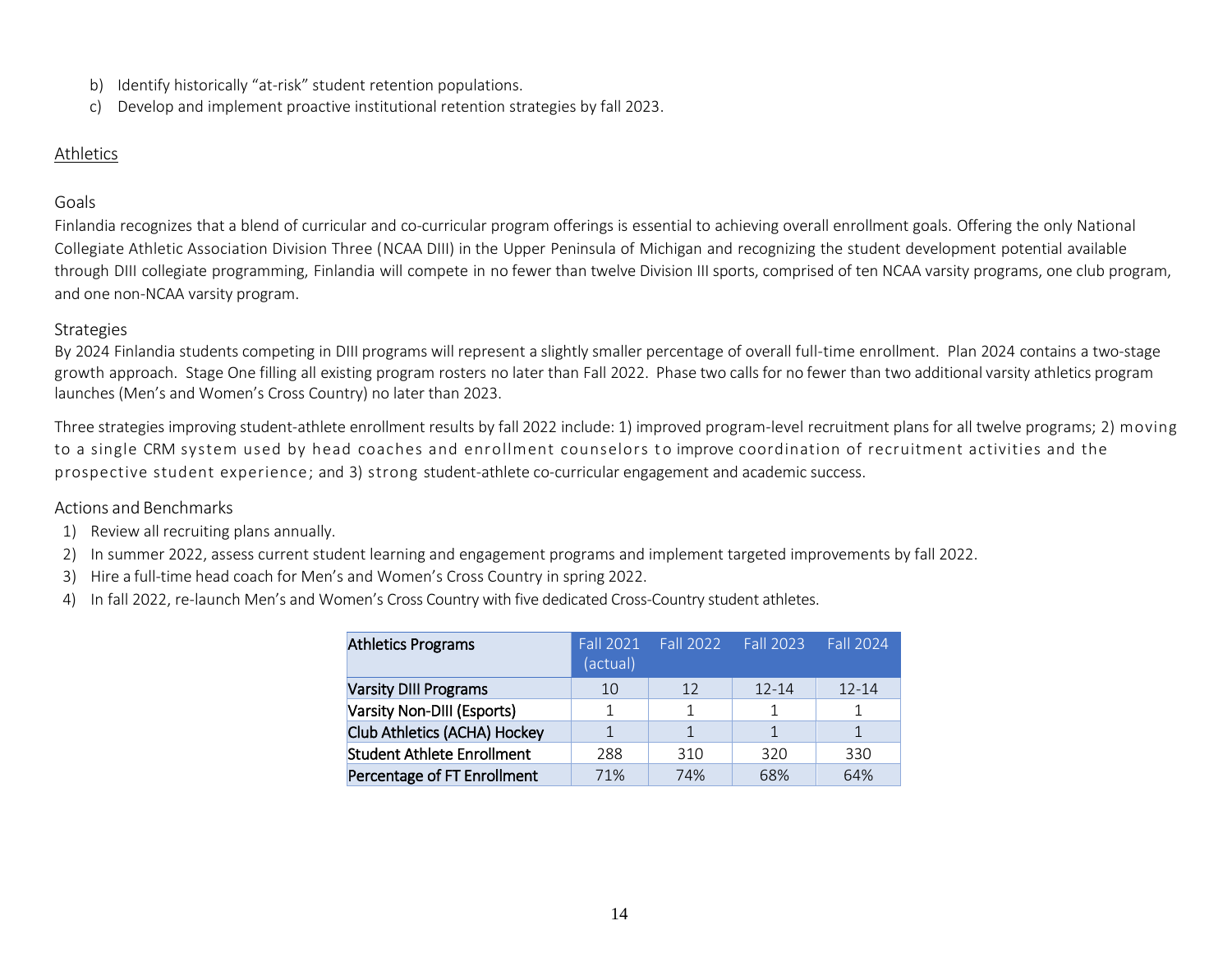# RESOURCES

#### Finances

#### Goal

Financial Resilience

#### Debt Management Goal

Improved management and reduction of Finlandia's long-term debt.

## Strategies

- 1) Seek forgiveness on highest interest rate loan that is ≥ \$1mm.
- 2) Seek transformative-level refinancing that a) reduces annual debt service; b) increases endowment investments; and c) improves collateral position.
- 3) Pay off longstanding DOE loans.
- 4) Continue servicing all loans.

#### Actions and Benchmarks

- 1) Achieve full or partial forgiveness on Finlandia's highest interest rate loan no later than January 2022.
- 2) Present transformative-level refinance loan application to the ELCA Mission Investment Fund by March 2022.
- 3) If required, present refinance proposals to other potential lenders in Spring 2022.
- 4) Maintain minimum monthly payments on two (of an original four) longstanding DOE loans.
- 5) Automate all loan payments by Summer 2022.

Additional benchmarks include improvements in seven financial markers.

Year over year growth in net assets.

| FY2023          | FY2024          | <b>EY2025</b>     |
|-----------------|-----------------|-------------------|
| $\ge$ \$225,000 | $\ge$ \$900,000 | $\ge$ \$1,700,000 |

DOE Composite Financial Index score of 1.5 reached and maintained.

| FY2022/23 | FY2023/24 | FY2024/25 |
|-----------|-----------|-----------|
| >1.5      | >1.5      | >1.5      |

Accounts payable at 30 days or fewer beginning 2022.

| FY2022/23 | FY2023/24 | FY2024/25 |
|-----------|-----------|-----------|
| 30 Days   | 30 Days   | 30 Days   |

Cash flow improvement as evidenced by July 1 balances of ≥ \$500,000.

| ,,,,,,,         |                 |                 |
|-----------------|-----------------|-----------------|
| FY2022/23       | FY2023/24       | FY2024/25       |
| $\ge$ \$500,000 | $\ge$ \$500,000 | $\ge$ \$500,000 |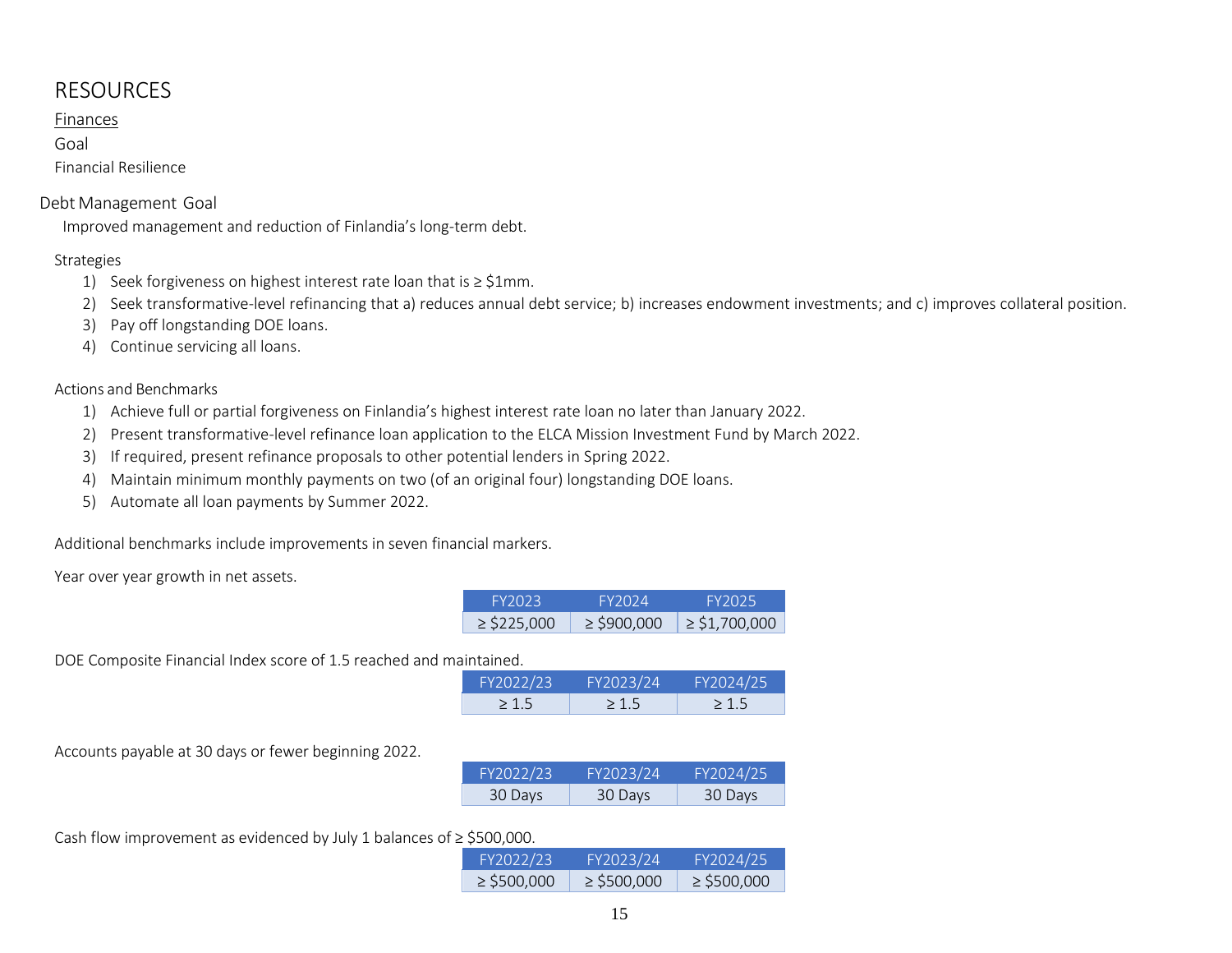Additional program support for annual strategic growth initiatives.

| FY2022/23 | FY2023/24 | FY2024/25 |
|-----------|-----------|-----------|
| \$250,000 | \$500,000 | \$500,000 |

Annual debt service reductions for 3 consecutive years.

| FY2023        | $+Y2024$  | $+YZ175$   |
|---------------|-----------|------------|
| $≥$ \$250,000 | ≥S250,000 | ≥\$250,000 |

A key companion document to Plan 2024 is its 3-year financial forecast. Key assumptions are as follows:

- 1) A successful refinance before FYE22 with earnings generated on \$6.2mm in endowment assets.
- 2) Fall 2022 FTE enrollment of 420.
- 3) Total FTE enrollment growth Fall 2022 Fall 2024 of 25 percent (420-517 FTE).
- 4) Tuition price increases of three percent in all three years.
- 5) Room & Board fee increases of three percent in all three years.
- 6) Programmatic fees remain static.
- 7) Institutional discount rate held at 35 percent over three years.
- 8) Salary and Wage increases of no less than one percent each year and employer retirement contribution at or greater than four percent.
- 9) Reduced dependency on fundraising for operations equal to or greater than 50 percent after three years.

#### Advancement

#### Goal

Raise \$10mm toward a *Rise Together* total of \$25mm in gifts and pledges to support the operating and capital needs in Plan 2024.

#### Strategies

Partner for donor base development and consultation on campaign scope, design, content, and related donor solicitation strategies.

- 1) January 2019 contract for 20,000 donor base analysis including 350 qualified major prospects.
- 2) March 2019 complete 3-year advancement strategic plan with interim targets and strategies.
- 3) Fall 2019 partner with CCS Fundraising for consultation.
- 4) December 2019 launch 3-year *Rise Together* initiative.
- 5) January 2020 through June 2022 complete planned solicitation strategies.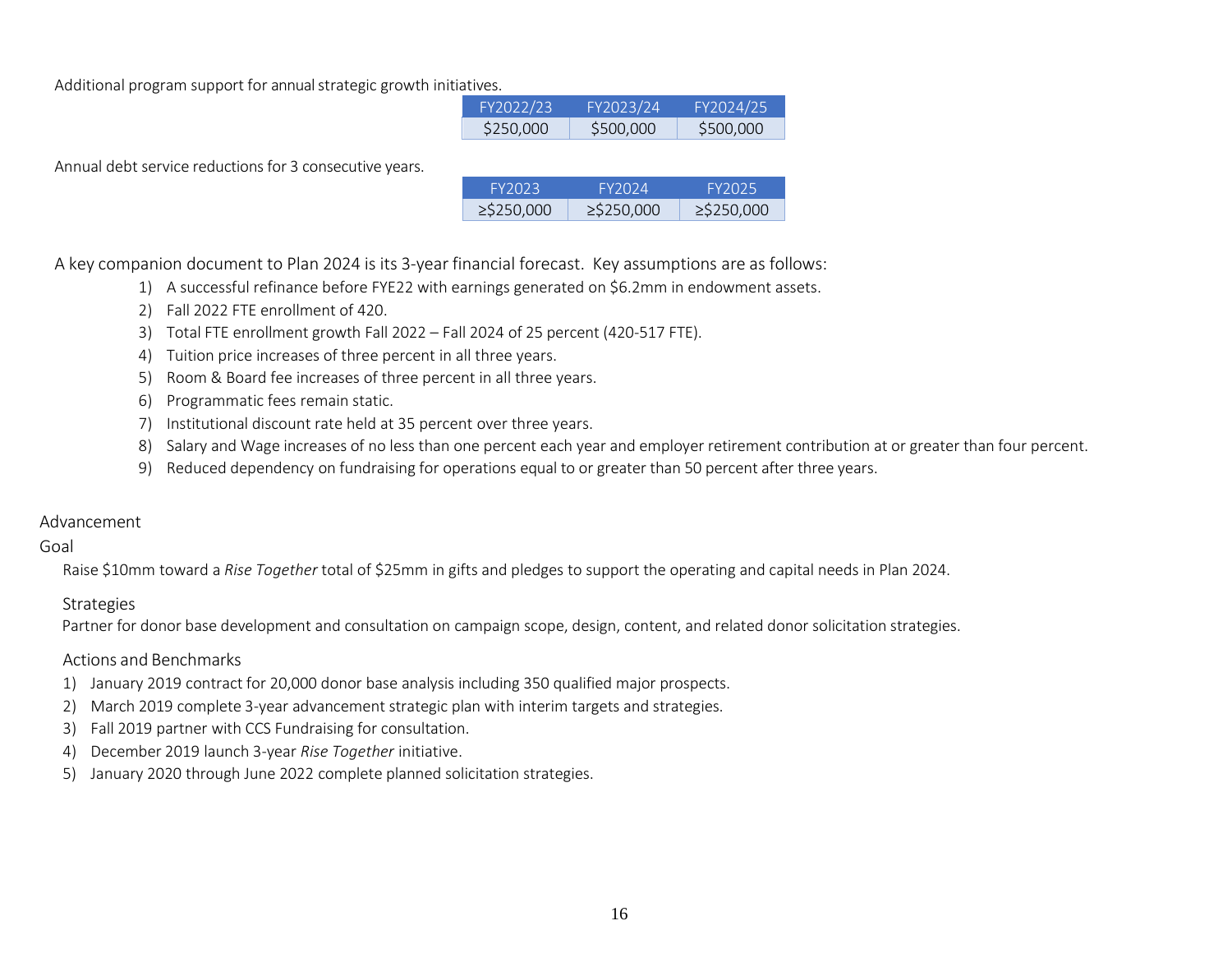| <b>Rise Together</b>  |             |                                                                                                                                   |             |              |  |
|-----------------------|-------------|-----------------------------------------------------------------------------------------------------------------------------------|-------------|--------------|--|
|                       | Operating   | Plant                                                                                                                             | Endowment   | Totals       |  |
| FY2019/20             | \$2,400,000 | \$375,000<br>• Instructional Technologies \$350,000<br>• Center for Vocation and Career \$25,000                                  | \$0         | \$2,775,000  |  |
| FY20/21               | \$2,000,000 | \$975,000<br>· Instructional Technologies: \$350,000<br>• Center for Vocation and Career: \$75,000<br>· Student Center: \$550,000 | \$0         | \$2,975,000  |  |
| FY21/22               | \$2,000,000 | \$1,250,000<br>• Instructional Technologies: \$250,000<br>• Instructional Spaces: \$1,000,000                                     | \$1,000,000 | \$4,250,000  |  |
| Rise Together - Total | \$6,400,000 | \$2,600,000                                                                                                                       | \$1,000,000 | \$10,000,000 |  |
| <b>GRAND TOTAL</b>    |             |                                                                                                                                   |             | \$25,221,958 |  |

#### Facilities

#### Goal

Finlandia will complete six capital projects including updates and renovations needed to best support student success and fuel enrollment and program growth.

#### Strategies

Priority projects in 2020 and 2021 are student-intense instructional spaces including a College of Health Sciences renovation, a campus-wide energy upgrade, an oncampus housing expansion, instructional technology upgrade, and a Center for Vocation and Career. While prioritizing instructional and residential spaces, Finlandia will continually be attentive to developments that present emerging opportunities that are able to address and fund other current and critical needs across campus, including co-curricular and auxiliary venues such as athletics and the Finnish American Heritage Center. These needs are identified in each program-level strategic plan.

| Capital Projects                           |                    |                |                         |  |  |
|--------------------------------------------|--------------------|----------------|-------------------------|--|--|
| Project                                    | Project Completion | Projected Cost | Funding                 |  |  |
| College of Health Sciences Renovations     | Winter 2020/21     | <b>\$800K</b>  | Asset Sale              |  |  |
| Energy Renewal/Instructional Spaces        | Fall 2023          | Up to \$5mm    | PACE Financing or Other |  |  |
| On-campus Housing Mannerheim West/Central  | Fall 2023          | 51mm           | PPP Financing           |  |  |
| Instructional Technologies                 | Summer 2022/23/24  | \$50K/year     | Fundraising             |  |  |
| Center for Vocation and Career Development | Fall 2022          | \$150,000      | Fundraising             |  |  |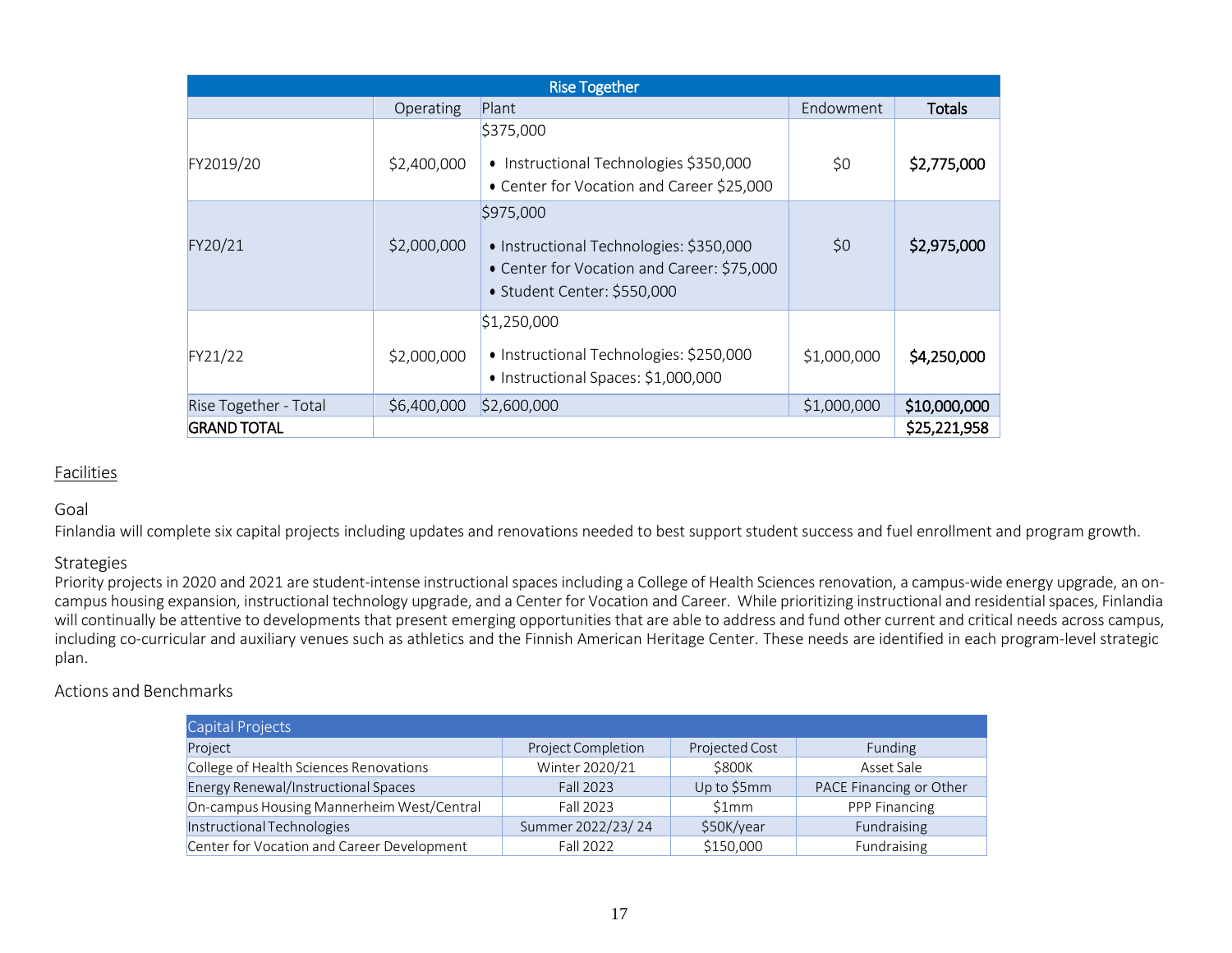#### Human Resources

#### Goals

Finlandia will gain greater recognition as a preferred employer by achieving goalsfor competitive compensation, attractive benefits packages, and personnel policies and services that value well-being and consistently attract, support, and retain competent staff and leadership.

#### **Strategies**

The Office of Human Resources will lead and coordinate efforts related to 1) timely completion of position searches; 2) professional development marketing and support; 3) employee recognition practices; 4) regular use of exit interview tools and related processes; and 5) regularization of annual performance tools and practices.

#### Actions and Benchmarks

- 1) Salaries and Benefits: Budgeting annual increases of no less than 1 percent and employer contribution to retirement at or above 4 percent beginning in FY23.
- 2) Hiring: a) fill posted positions within 60 days on average, and b) conduct annual review of search procedures, onboarding protocols, and orientation activities.
- 3) Professional Development: a) regularize on-campus marketing of development opportunities using ADP portal and other platforms, and b) achieve no less than 20% of eligible employees to be enrolled in professional development annually.
- 4) Employee Recognition: a) improved regularization, marketing, and participation tracking of annual recognition events resulting in year-over-year employee participation increases.
- 5) Annual Performance Evaluations: revised annual performance evaluation templates in use and on record for all employees by 2022.

# **FFFECTIVENESS**

#### Goals

Building on Finlandia's caring responsiveness to student learning, Finlandia will establish and sustain a culture of assessment across campus as evidenced by adequate resource and program allocation and plans in place and working for student learning, program, and institution-wide assessment that leads to continuous improvement.

#### **Strategies**

Invest in assessment and institutional leadership that can build, coordinate, and drive all assessment-related activities on campus.

- 1) Build an Institutional Research office resulting in a multi-layer's institution-wide dashboard system ready for use across campus in 2021-22 and for external constituents by 2022-23
- 2) Develop and implement a data governance system and training program for implementation by fall 2022.
- 3) Finalize the campus-wide program review process and tools by 2022-23.